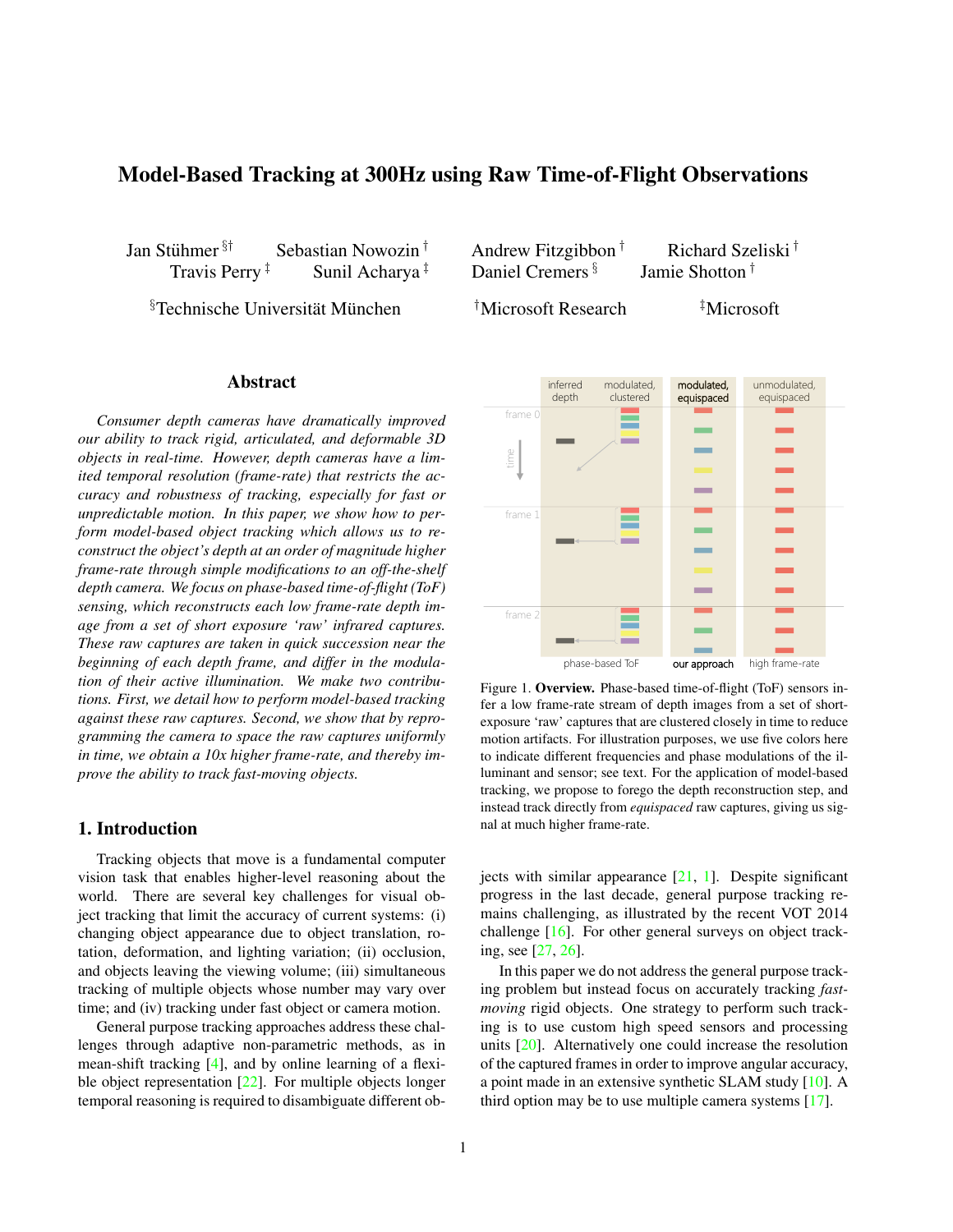<span id="page-1-3"></span>However, increasing the frame rate via a high frame rate camera or even a custom built imaging sensor is expensive and requires control over the imaging setup. In this paper we instead show how the Kinect V2 time-of-flight (ToF) sensor [\[2\]](#page-7-3) can be repurposed for high speed object tracking. Our approach should readily extend to other commercially available ToF sensors.

Our approach is based on the internal workings of phasebased ToF sensors, as illustrated in Fig. [1.](#page-0-0) More detail is given below, but briefly, the Kinect camera captures a set of actively illuminated infrared frames (the colored bars in the left column) and infers from these a depth image frame (each grey bar). In order to provide a 30Hz depth signal, the Kinect sensor internally captures infrared frames at an average of 300Hz. The frames are captured in a short burst at the beginning of the frame, to minimize movement in the scene during the capture period required for depth reconstruction. Each frame is captured under one of three frequencies of laser illumination, modulated by one of three phases, resulting in nine infrared frames per depth frame. A tenth infrared frame without active illumination is recorded to adjust for ambient brightness independent of the active illumination.

Our main contribution is to show how to repurpose this phase-based ToF sensor in two ways. First, we show that model-based tracking can be performed against the raw ToF captures. This has the nice property that we do not need to run through the noisy and potentially computational expensive depth reconstruction process in order to track. Second, instead of capturing the raw frames in bursts, we space the frames out equally in time at 300Hz. This allows for tracking much faster-moving objects than would have been possible using the original 30Hz depth reconstruction (see Fig. [2\)](#page-1-0).

We report an initial study of the above ideas based on a model-based tracker. This employs a probabilistic state space model with a standard temporal prior. As the observation likelihood, we describe a generative model that allows us to compare the observation to a rendered simulation of the raw ToF captures, given a 3D model. Further, we show that we can accurately track a fast moving rigid ob $ject (> 6$  m/s) in the regime where the depth reconstruction fails.

# 2. Background

In this section we present some background material on phase-based ToF and model-based tracking that will be necessary to explain our main contributions in the subsequent sections.

#### 2.1. Phase-modulation time-of-flight

Modern ToF cameras operate based on the principle of phase modulation: a modulated light source emits a sinu-



<span id="page-1-0"></span>Figure 2. Time-of-flight captures and fast motion. A table tennis ball is dropped, and three raw captures are superimposed for visualization using the red, green, and blue color channels. Left: phase-based ToF clusters its captures temporally to minimize motion artifacts during depth reconstruction. Right: we propose reprogramming the ToF capture profiles to more equally space the captures. This paper demonstrates how to exploit this extra temporal information by tracking objects without a depth reconstruction.

soidal light signal at a specific frequency, and a special sensor images the light's reflection, gain-modulated at the same frequency [\[23,](#page-8-7) [18\]](#page-8-8). By recording a large number of periods during the frame exposure time the recorded image intensities contain information about the phase shift between emitted light and incoming light. This phase shift is dependent on depth but will wrap around several times with the depth ranges present in typical scenes. Instead of recording only a single frame at a single frequency, modern cameras therefore record a sequence of frames at multiple modulation frequencies and phase shifts. The set of recorded frames then allows unique disambiguation of surface distances based on phase unwrapping algorithms [\[11,](#page-7-4) [19,](#page-8-9) [9\]](#page-7-5). This standard operation model is illustrated in the leftmost column in Fig. [1.](#page-0-0)

Formally, for each pixel we obtain a sequence of nine measurements  $R_1, \ldots, R_9$  (3 frequencies  $\times$  3 phases) via

<span id="page-1-2"></span>
$$
R_i = \frac{\rho}{d^2} S_i(d) + \epsilon_i,
$$
\n(1)

where  $d > 0$  is the depth of the imaged surface at that pixel and  $\rho > 0$  is the surface *albedo*. The ideal responses are dependent on modulation frequency and phase delay and are given by an idealized calibrated response curve [\[2\]](#page-7-3),

 $S_i: [d_{\min}, d_{\max}] \to \{-I_{\max}, \ldots, -1, 0, 1, \ldots, I_{\max}\},$ 

where  $d_{\text{min}}$  and  $d_{\text{max}}$  is the range of valid depths and the range of  $S_i$  are signed image intensities. For the noise model  $\epsilon_i$  we simply assume zero mean Gaussian noise of a fixed standard deviation.<sup>[1](#page-1-1)</sup>

<span id="page-1-1"></span><sup>&</sup>lt;sup>1</sup>Due to the way the Kinect sensor operates  $\lceil 2 \rceil$  the right noise model would be an intensity-dependent Skellam noise, but for simplicity we adopt the Gaussian approach.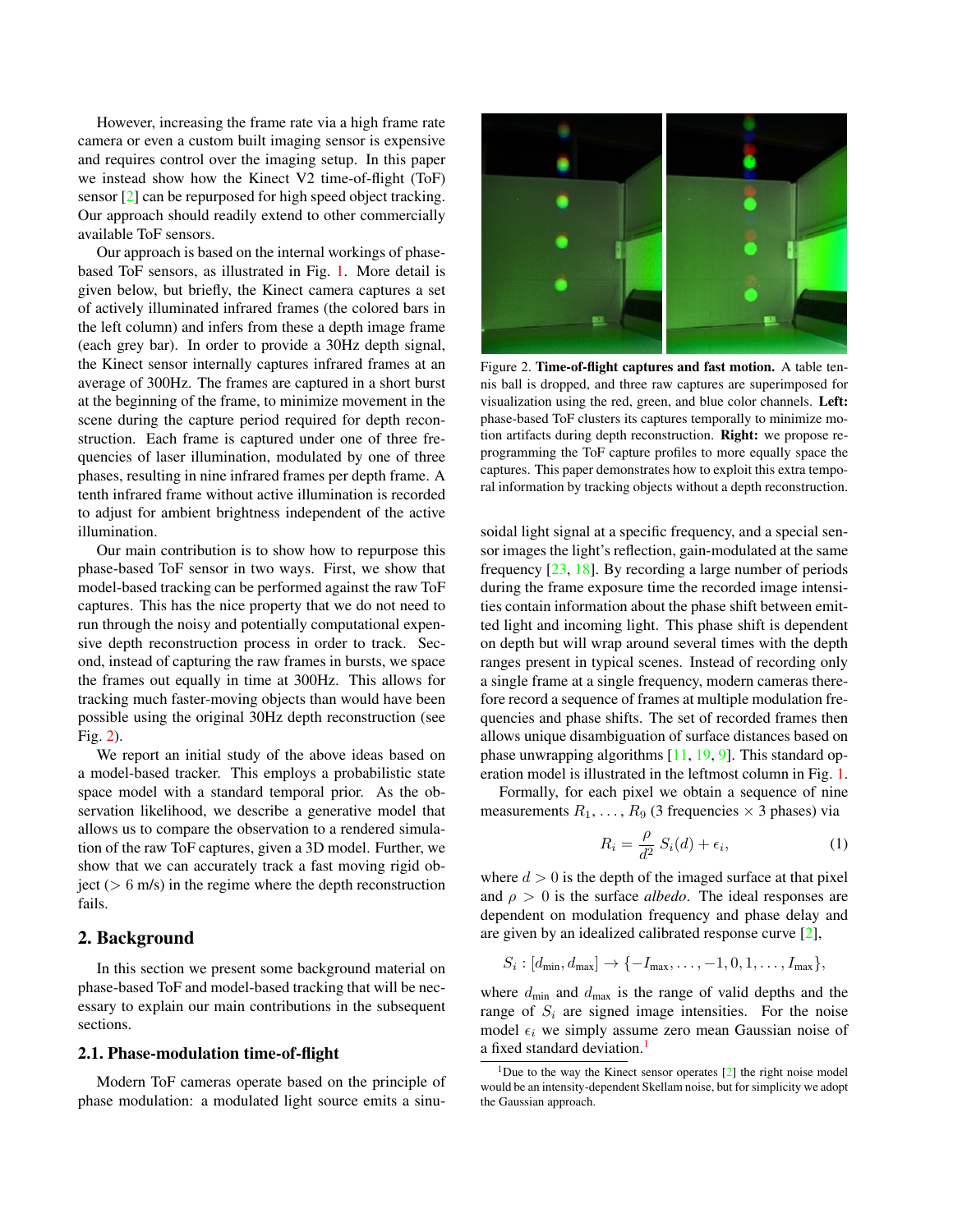<span id="page-2-2"></span>In the regular Kinect ToF sensor, a depth reconstruction engine is used to infer the depth from the nine measurements as

$$
\hat{d} = f(R_1, \dots, R_9). \tag{2}
$$

Our system instead uses the raw measurements as detailed below, without first needing to infer depth.

#### 2.2. Model-based tracking

We focus on the task of model-based object tracking  $[25, 15]$  $[25, 15]$  $[25, 15]$ , using a generative observation model to relate the tracked position to the observations over time. To provide stable tracking we use a temporal model and follow the influential work by Isard and Blake [\[12\]](#page-7-6) based on *particle filtering* [\[8\]](#page-7-7) in state space models. In a state space model we need to specify a state space and both a probabilistic transition model and a probabilistic observation model [\[6\]](#page-7-8). We use a state vector

<span id="page-2-0"></span>
$$
X_t = (x_t, v_t), \tag{3}
$$

encoding a 3D world location  $x_t \in \mathbb{R}^3$  and a 3D velocity vector  $v_t \in \mathbb{R}^3$ . For general rigid objects we could include rotation parameters, *i.e.*  $X_t = (x_t, r_t, v_t)$ , but, to demonstrate our key contributions in as simple a setup as possible, we will only use a spherical object (a table tennis ball) in the experiments, which does not require rotational parameters. While not currently demonstrated, our approach is general and our results should straightforwardly extend to more complex rigid and non-rigid objects that have higherdimensional state spaces.

The stochastic transition model is specified via a distribution  $P(X_{t+1}|X_t)$  that encodes the assumed laws of motion. The observation model is specified via an analysis-bysynthesis approach: observation  $Y_t$  corresponds to an entire raw ToF frame, and therefore we compute an observation likelihood by comparing the observed image to a synthetic rendering of the scene; we provide further details below.

Together, the transition and observation model give a joint distribution over the entire sequence of states  $X_{1:T}$  and observations  $Y_{1:T}$  as

$$
P(X_{1:T}, Y_{1:T}) = \prod_{t=1}^{T} P(X_t | X_{t-1}) P(Y_t | X_t), \quad (4)
$$

where  $P(X_1|X_0) = P(X_1)$  is assumed given.

Once the model is in place, inference given observations can be done either by *filtering* or by *smoothing* [\[6\]](#page-7-8). In filtering the past observations are used to infer the current believed distribution over positions and velocities. As such filtering is *causal* and suitable for interactive tracking. Filtering provides as output at each time step  $t$  the marginal distribution  $P(X_t|Y_{1:t})$  over the current state  $X_t$ . In smoothing, we instead use observations both from the past and the future, *i.e*. we perform inference offline after the entire sequence  $Y_{1:T}$  of T frames has been observed. This is known

to significantly improve tracking accuracy [\[13\]](#page-7-9) as the inference result  $P(X_{1:T} | Y_{1:T})$  now integrates all observations coherently. A middle ground between filtering and smoothing is to delay inference by a small number of  $K$  frames and perform partial smoothing using a truncated sequence, *i.e.* to infer  $P(X_{(t-K+1):t}|Y_{1:t})$ . This is known as *fixedlag smoothing* and offers an adjustable tradeoff between the two extremes [\[5\]](#page-7-10): for  $K = 1$  we recover filtering, and for  $K = T$  we recover smoothing. This can allow for improved accuracy of interactive tracking at the expense of introducing a fixed latency.

In this work we decided to use forward filtering and leave a comparison to smoothing methods for future work. We use a standard inference method: the bootstrap particle filter  $\lceil 8 \rceil$ 

### 3. Method

We now describe our model for tracking fast moving objects. While the motion model is standard, the observation model for raw ToF captures is a novel contribution.

### **3.1. Motion model**  $P(X_{t+1}|X_t)$

Using the state representation  $(3)$  we model the motion linearly via a multivariate Gaussian distribution,

<span id="page-2-1"></span>
$$
P(X_{t+1}|X_t) \sim \mathcal{N}\left(\left[\begin{array}{c} x_t + \Delta v_t \\ v_t \end{array}\right], \left[\begin{array}{cc} \sigma_x^2 I_3 & 0 \\ 0 & \sigma_v^2 I_3 \end{array}\right]\right),\tag{5}
$$

where  $\Delta$  is the difference in time stamps between the frame captured at step  $t + 1$  and step t, and  $\sigma_x > 0$  and  $\sigma_v > 0$ are the noise terms for the position and velocity vectors. In our experiments we set  $\sigma_x = 10$  mm and  $\sigma_y = 1$  mm per 300 Hz. Intuitively we can understand the model [\(5\)](#page-2-1) as simply predicting the position  $x_{t+1}$  to be the linear extrapolation of the current position  $x_t$  using the current estimate of the velocity  $v_t$ . The velocity is assumed to remain constant, *i.e.*  $v_{t+1} = v_t$ , which is a common simplifying assumption. Other motion models are of course possible; we chose [\(5\)](#page-2-1) as probably the simplest possible model that could help demonstrate our main contributions in raw ToF-based tracking.

### **3.2. Observation model**  $P(Y_t|X_t)$  for raw ToF

This section describes one of our contributions: how to create an observation model which removes the dependence on a ToF depth reconstruction and instead compute observation likelihoods directly against the raw ToF captures.

The observation model is specified as  $P(Y_t|X_t)$ , where  $Y_t$  is an observed raw ToF frame of size 512-by-424 (plus some meta information from the Kinect sensor), and  $X_t$  is an object hypothesis. The raw ToF frame takes the form of raw responses [\(1\)](#page-1-2), one for each sensor element (sensel). Let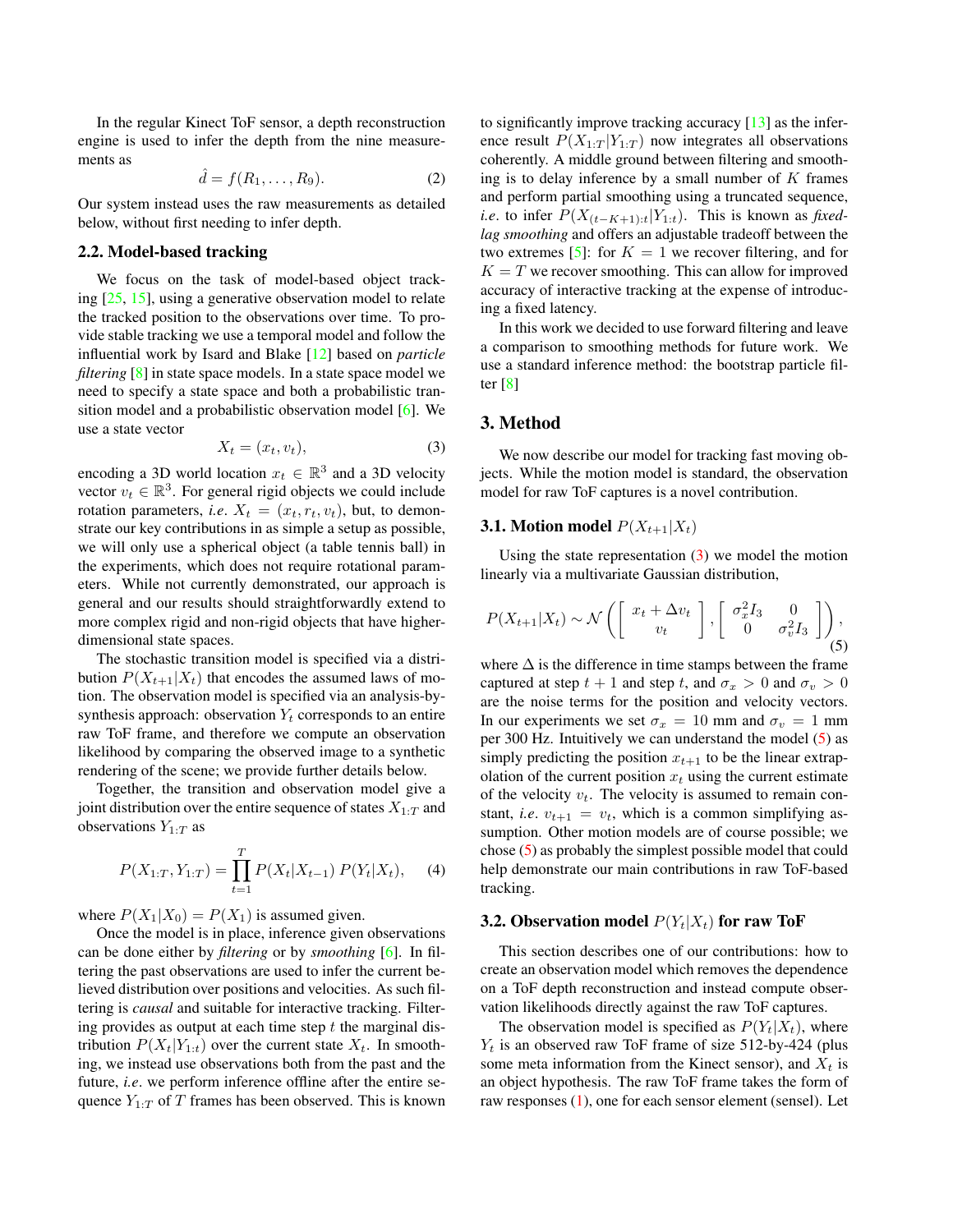<span id="page-3-3"></span>

<span id="page-3-0"></span>Figure 3. Model Based Tracking. Depending on the frequency and phase configuration of the individual exposures, the object appears with different illuminations in the raw ToF captures. The generative forward model allows to synthesize the appearance of the object for these different illuminations. First row: Observed raw ToF image. Second row: Rendered image of the best hypothesis. Columns correspond to individual exposures.

use denote by  $\bar{R}_i(u)$  the observed response at sensel location  $u$  and shutter type  $i$ , where for a single frame only one shutter type  $i$  is possible. The observed information is then  $Y_t = (i, \dot{\bar{\mathbf{R}}}_i)$ , where i is the shutter type, and  $\bar{\mathbf{R}}_i$  is the vector of all response at all sensels. The shutter type  $i$  changes in a fixed cyclic order on the Kinect device, and thus does not need to be modeled probabilistically. Therefore we only need to specify a model for the frame  $\dot{\bar{\mathbf{R}}}_i$ .

Our probabilistic model for  $\overline{R}_i$  is based on a 3D rendering approach: given the object hypothesis  $X_t$  we first render the distance  $d(u)$  and reflectivity  $\rho(u)$  for every sensel ray at location  $u$ . The reflectivity is computed via a Blinn-Phong model [\[3\]](#page-7-11) whose coefficients we fit empirically to the object appearance prior to tracking in an offline setup step. From  $d(u)$  and  $p(u)$  and from the known shutter type i we use equation [\(1\)](#page-1-2) to compute the expected ideal object response  $R_i^{\text{obj}}(u)$  for each location u. Fig. [3](#page-3-0) shows pairs of observed and rendered responses side by side.

The ideal response  $R_i(u)$  is compared to the observed response  $\overline{R}_i(u)$  to compute a likelihood. Here, a complication arises: the rendering model expects a non-zero response only at object locations, hence the background is not modeled. One possibility is to compare only sensels at the assumed object location provided by  $X_t$ , however, this does not provide a valid distribution  $P(Y_t|X_t)$  for the entire observed frame.

To overcome this difficulty, we explicitly model the background. This is commonly done for RGB images via mixture models, as in the seminal work [\[7,](#page-7-12) [24,](#page-8-12) [28\]](#page-8-13). Here, for simplicity and because we will assume a static camera, we will use a simpler Gaussian model as follows. For every shutter type  $i$  and every location  $u$  we capture a few seconds of static background video and compute the empirical mean  $\hat{\mu}_i(u)$  to the observed responses  $\overline{R}_i(u)$ . We then assume the background to be distributed as

$$
R_i^{\text{bg}}(u) \sim \mathcal{N}(\hat{\mu}_i(u), \sigma_{\text{bg}}^2),\tag{6}
$$

where  $\sigma_{bg}$  is a global parameter in raw ToF units, typically

in the range of a few hundred units.

The full model  $P(Y_t|X_t)$  is now the composition between the background responses  $R_i^{\text{bg}}$  and the object (foreground) responses  $R_i^{\text{obj}}$ . For a given object hypothesis  $X_t$ the renderer can perform this composition easily as it computes a mask of object locations during rendering. Let use denote the mask by  $M(u) \in \{0,1\}$  where  $M(u) = 1$  denotes a location where the object hypothesis causes the location  $u$  to be occupied. We obtain the full model as

<span id="page-3-1"></span>
$$
R_i(u) \sim \begin{cases} \mathcal{N}(R_i^{\text{obj}}(u), \sigma_{\text{obj}}^2), & \text{if } M(u) = 1, \\ \mathcal{N}(\hat{\mu}_i(u), \sigma_{\text{bg}}^2), & \text{otherwise.} \end{cases}
$$
(7)

Here the additional parameter  $\sigma_{obj}$  is a constant specifying the assumed noise in the object responses. From [\(7\)](#page-3-1) and assuming independent pixels we see that the full raw ToF frame is modeled by a product of Gaussian distributions, hence itself is a multivariate Gaussian. Therefore we compute the log-likelihood function  $\log P(Y_t|X_t)$  as

$$
\log P(Y_t|X_t) = -\sum_{u:M(u)=1} \left[ \frac{(\bar{R}_i(u) - R_{\text{obj}}(u))^2}{2\sigma_{\text{obj}}^2} + \log \sigma_{\text{obj}} \right] -\sum_{u:M(u)=0} \left[ \frac{(\bar{R}_i(u) - \hat{\mu}_i(u))^2}{2\sigma_{\text{bg}}^2} + \log \sigma_{\text{bg}} \right] + C,
$$
\n(8)

<span id="page-3-2"></span>where  $C = -\frac{n}{2} \log(2\pi)$  is a constant independent of the observation ( $n = 512 \cdot 424$  is the sensel count in a frame), and can be omitted.

# 4. Implementation and Validation

Implementation details We implement the above modifications to the Kinect sensor [\[2\]](#page-7-3) by using a custom firmware and modified driver software. However, in principle, a similar mode of operation could be supported by other phasebased ToF cameras available commercially, *e.g*. the ones available from PMD, Intel, and Mesa Imaging.

The tracker is implemented in C++ on a CPU and the rendering and likelihood computations are performed entirely on the GPU through custom shaders. A tiled layout enables to evaluate over 8000 particles in parallel and when using 4096 particles allows real time tracking at 300 Hz.

Experimental setup A. For our experiments we use two different setups as shown in Fig. [4](#page-4-0) and Fig. [5.](#page-4-1) In the first setup, we use a static camera mounted on a tripod and a table tennis ball as object model. The ball is released from a fixed position with no inertia and falls downwards driven purely by acceleration due to gravity. Quickly the ball reaches a velocity that prevents a reliable depth reconstruction using phase unwrapping because of insufficient overlap in the individual raw ToF frames (see  $\S$ [5.1\)](#page-5-0). Therefore there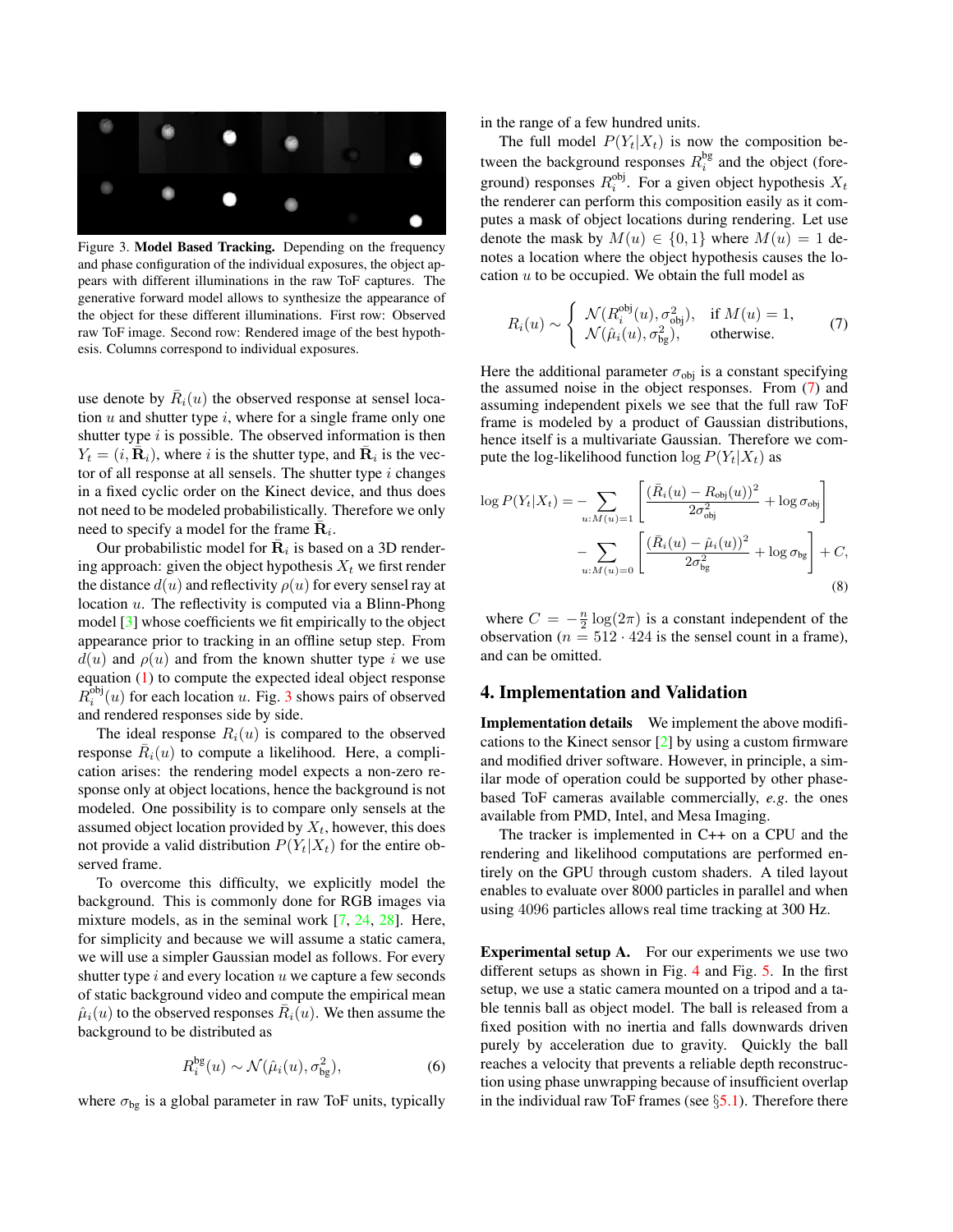<span id="page-4-2"></span>

<span id="page-4-0"></span>Figure 4. Experimental setup A. A table tennis ball is released from a stationary position and accelerates towards the ground. The camera observes this fall at a slightly downwards angle.



<span id="page-4-1"></span>Figure 5. Experimental setup B. A table tennis ball attached to a rope swings as a pendulum. Attached to the rope are two reective markers used for motion capture. The rope is kept straight using an attached weight. The scene is captured by both the Kinect camera and a commercial motion capture system consisting of 11 cameras (not shown).

is no ground truth depth available. To nevertheless assess tracking performance quantitatively we use the following procedure. Because the ball starts from rest, the trajectory lies on a line in 3D space. Our tracker predicts object coordinates at each observation as the average of the weighted particle positions. For each sequence we use the predicted coordinates and fit a line using least squares. Each predicted coordinate deviates from the line and the magnitude of this deviation is a reasonable proxy of the quality of the tracking result.

Specifically, because motion is present only in the  $y/z$ plane, we fit a least squares regressor  $z_t \approx ay_t + b$  from the the object position at step  $t$  as predicted by the tracker. The error metric is then the root mean squared error (RMSE),

RMSE = 
$$
\sqrt{\frac{1}{T} \sum_{t=1:T} (z_t - (ay_t + b))^2}
$$
. (9)

To avoid potential biases due to initialization effects we perform the above for only the second half of each sequence. All our methods use the same transition model and



Figure 6. Experimental setup B. A table tennis ball is attached to a rope with two reflective markers. Additional markers in the scene allows us to register the coordinate frames of the camera and of the motion capture system. Shown in an averaged infrared image of the ToF camera.

the same parameters in  $(5)$ , so no systematic bias due to assuming a strict linear motion benefits one model over the other.

Experimental setup B. In our second setup, the table tennis ball is attached to a rope together with two reflective markers. The markers are tracked in 3D at 150 Hz using an eleven-camera motion capture system (Qualisys QTM, Qualisys Inc., Gothenburg, Sweden). Attached to the end of the rope is also a weight, which straightens the rope. For quantitative comparison we transform the 3D trajectory of the motion capture system to the Kinect camera coordinate frame and compute the root mean squared error (RMSE) between the three dimensional coordinates of the raw ToF tracker result and the motion capture system output. To achieve valid ground truth for the different exposure timings of the Kinect V2 camera, we linearly interpolate positions on the motion capture trajectory based on the timestamps of the Kinect and use these interpolated positions as ground truth for the evaluation.

Notes on the accuracy: The motion capture system is calibrated with a residual of less than 2 mm. The coordinate frames of the Kinect camera and the motion capture system are registered by using six reflective markers which are visible in the Kinect camera frame. In the Kinect camera frame, depth values are assigned to the markers using the standard depth reconstruction of the Kinect. Registration of both coordinate frames is achieved by using Kabsch's algorithm [\[14\]](#page-7-13) with a residual of 8−9 mm. Due to the remaining minor systematic deviations between the commercial mo-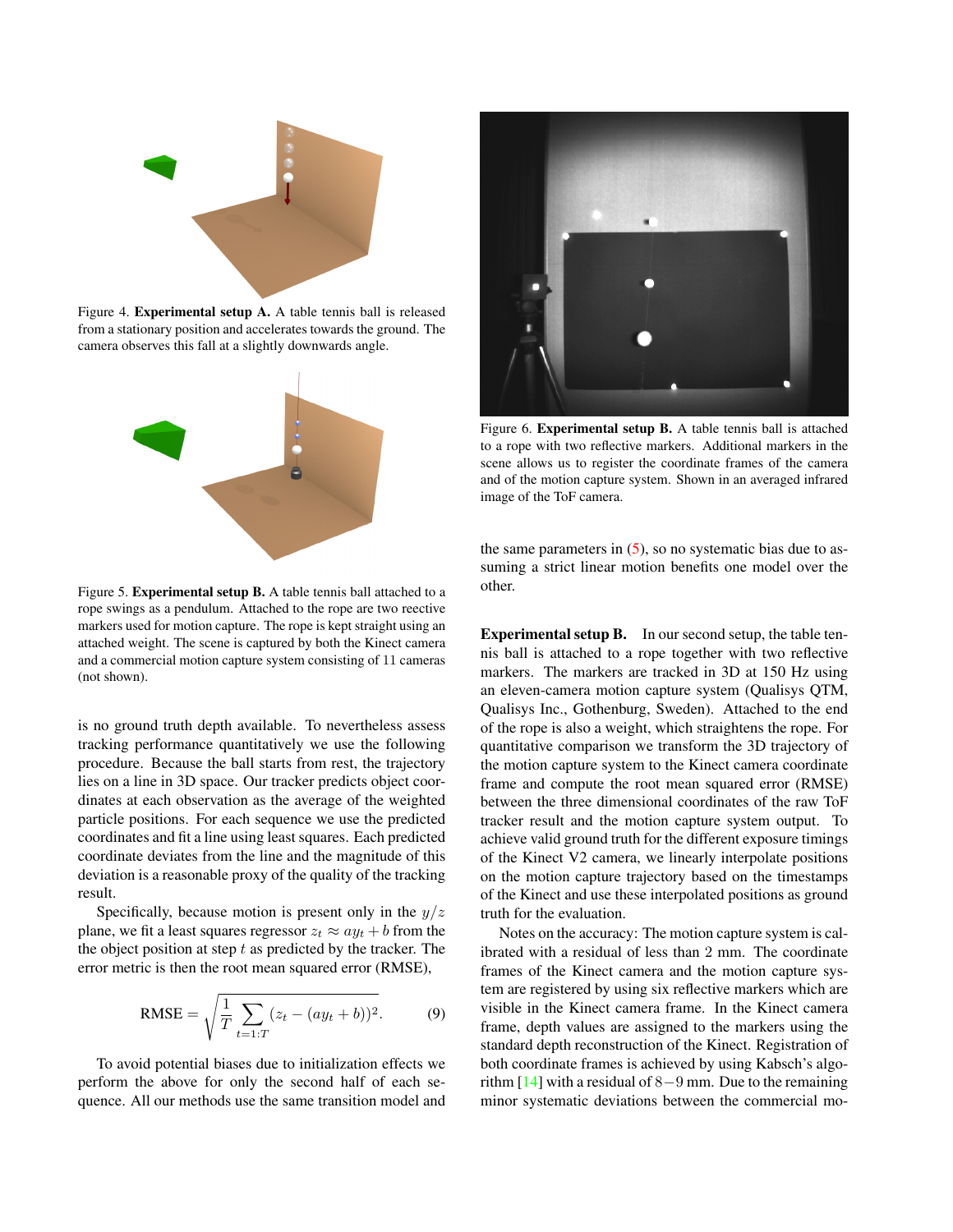|      |             | Camera frame rate |                  |  |
|------|-------------|-------------------|------------------|--|
|      |             | Low fps           | High fps         |  |
| Mode | unmodulated | video camera      | highspeed camera |  |
|      | modulated   | Kinect V2 depth   | our Kinect V2    |  |

<span id="page-5-1"></span>Table 1. Relevant dimensions of camera operation and frame rate for object tracking. Within the four quadrants going to the right or going downwards potentially improves tracking performance. Our approach combines the benefits of a high frame rate with phase modulation to provide superior tracking performance.

tion capture system and our tracking system, we apply a scaling and translation transformation to register the trajectories. The transformation requires estimating six parameters and the typical trajectory length is 1350 measurements.

# 5. Experiments

Our approach combines the use of raw ToF observations with the use of a high frame rate. These benefits are complementary, and are best understood as part of a landscape of possible camera modes, as shown in Table [1.](#page-5-1) As a consequence we design the experiments to verify that both the ToF modulation and the equispaced frames are beneficial for tracking and that these benefits are complementary.

We first demonstrate that tracking based on the Kinect V2 depth reconstruction fails for fast moving objects because of motion artifacts.

### <span id="page-5-0"></span>5.1. Failure of Standard Kinect Depth Tracking

The underlying assumption of the Kinect V2 depth reconstruction algorithm is a static scene. If an objects moves between two raw frames that is then used for reconstructing the depth frame, artifacts become visible in the depth reconstruction. Fig. [7](#page-5-2) shows an overlay of the raw frames of the falling table tennis ball together with the depth reconstructions obtained from these frames. A depth value can only be reconstructed in those regions where the moving object overlaps in all the raw frames used for the depth reconstruction. Therefore it is obvious that the strategy of first reconstructing a depth image and then tracking fast moving objects has to fail. We therefore propose to track the object in three dimensions by directly using the raw data of the sensor.

### 5.2. Tracking with Raw ToF Observations

We now show that the unknown depth of an object can be obtained by our model-based tracking method. Fig. [8](#page-5-3) depicts the estimated depth with respect to the vertical *y* coordinate of the table tennis ball. To validate our method, we show for comparison the reconstructed depth values of the table tennis ball, measured in the depth frame in the overlapping region (compare to Fig. [7\)](#page-5-2).

The exposures of the camera are all at the beginning of



<span id="page-5-2"></span>Figure 7. Depth reconstruction failure (Experiment A). The ball quickly reaches a velocity that prevents a successful depth reconstruction. This is due to insufficient overlap of the object in the nine frames used for reconstruction. Left two images: an overlay of the raw captures for five frames and the corresponding depth reconstructions, using the standard 'clustered' exposure timing of the Kinect. Note the depth reconstruction gets worse with increasing velocity (the black 'holes'). Right two images: Equidistant exposure timing. Depth reconstruction now completely fails. However, we show that this timing is beneficial for our proposed tracking method because we can directly leverage the high frame-rate raw ToF information.



<span id="page-5-3"></span>Figure 8. Validation of the estimated depth values when tracking off raw ToF images captured using the standard 'clustered' temporal spacing (blue), in comparison to the depth values of the standard time of flight reconstruction method (red). (Experiment A)

each 30Hz depth frame capture in order to minimize motion artifacts. For tracking purposes these unevenly spaced exposures are suboptimal: the larger time-gap between the captures leads to low quality of the depth estimate for the first frame of each capture, as is visible by the sharp drop of estimated depth every 9th frame in Fig. [8.](#page-5-3)

### 5.3. Benefit of Equispacing

To overcome the large time gap between the 30Hz captures we propose to use an equidistant timing of the exposures. Fig. [9](#page-6-0) clearly demonstrates that this increases the sta-bility of the trajectory estimates. Note that Fig. [9](#page-6-0) tracks a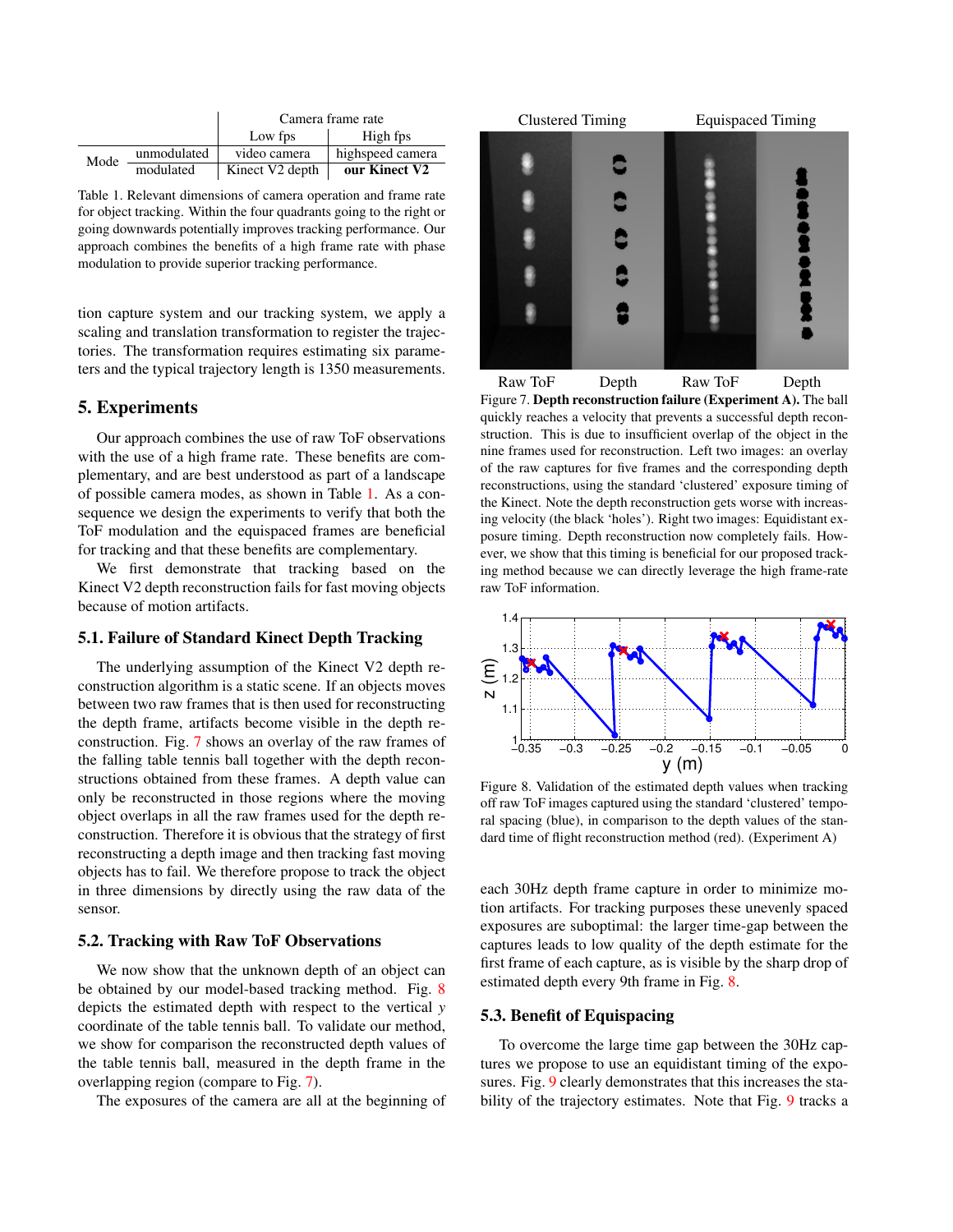

<span id="page-6-0"></span>Figure 9. Equispaced exposure timing leads to a more stable depth estimate when tracking from raw ToF captures. (Experiment A)

different sequence to Fig. [8,](#page-5-3) since due to interference we are unable to capture simultaneously with both clustered and equidistant.

We also quantitatively compared the effect of the equidistant timings in comparison with the standard clustered exposure timings by computing the root mean squared error of the residual towards a linear regressor as explained in the beginning of this section. We compared both exposure timings by individually tracking 10 sequences with 60 frames each of a table tennis ball falling straight to the ground. The camera is slightly tilted downwards which leads to a linear relation between the *y* and the *z* coordinate. Our results in Table [2](#page-6-1) and Table [3](#page-6-2) show first that our model-based tracking method is highly accurate and second that the equidistant based shutter profile further improves this accuracy for motion in the x- and y-coordinate. The overall accuracy (RMSE) mainly depends on the object's speed whereas the root mean squared errors for the individual coordinates show that the equidistant exposure timing improves the accuracy for tracking the objects motion in the x- and y- coordinates. The clustered exposure timing minimizes the distance between the different captures and allows for a better depth reconstruction of a fast moving object. For a slow moving object however, the equidistant exposure timing allows to reconstruct the depth with an even higher accuracy.

|                        |             | <b>RMSE</b>       |
|------------------------|-------------|-------------------|
| <b>Exposure Timing</b> | clustered   | $16.2 \text{ mm}$ |
|                        | equidistant | $15.9 \text{ mm}$ |

<span id="page-6-1"></span>Table 2. Experiment A. Quantitative comparison of the standard clustered exposure timing and our proposed equidistant timing for a table tennis ball accelerated by gravity.

| Exposure    | Object      | <b>RMSE</b>       | RMSE [mm] |     |      |
|-------------|-------------|-------------------|-----------|-----|------|
| Timing      | Speed       |                   | X         |     | Z    |
| clustered   | $1.33$ km/h | $16.3 \text{ mm}$ | 4.3       | 2.3 | 15.5 |
|             | $2.12$ km/h | 19.3 mm           | 8.4       | 9.1 | 14.7 |
| equidistant | $1.01$ km/h | $15.5 \text{ mm}$ | 4.5       | 3.3 | 14.4 |
|             | $2.32$ km/h | 23.7 mm           | 6.4       | 6.9 | 21.8 |

<span id="page-6-2"></span>Table 3. Experiment B. Quantitative comparison of the different exposure timings for a slow and fast moving table tennis ball. Shown is the root mean squared error between the raw ToF tracker and a commercial motion capture system, for all three coordinates and separately for the x-, y- and z-coordinate in the camera coordinate frame.

# 6. Discussion

#### 6.1. Tracking from Raw ToF

A potential benefit of using  $(8)$  to directly fit to the raw ToF observations (as opposed to fitting to reconstructed depth images) is a reduced computational cost: whereas a depth-based tracker first has to reconstruct depth and compute a likelihood function based on this estimated depth, we can skip the depth reconstruction altogether. While the depth reconstruction in the Kinect device and drivers is optimized and can be highly parallelized, this computational saving could be significant for mobile, power-limited devices.

But an even greater benefit of fitting to raw ToF observations is that we avoid the artifacts that would result from attempting to reconstruct depth from observations of fast motion (examples of motion that would cause problems are shown in Fig. [2\)](#page-1-0). Each raw ToF frame has an order of magnitude shorter exposure time compared to the full sequence of nine frames required for a depth reconstruction, even when clustered as in the standard Kinect.

#### 6.2. Equispaced ToF Captures

The Kinect V2 camera supports a flexible scheduling of frame capture times and we can space the raw captures uniformly over time (see Fig. [1\)](#page-0-0). When the goal was depth reconstruction, it made sense to cluster the frames in time to minimize motion artifacts. But in our approach, we do not need to reconstruct depth, and so are free to space the captures uniformly. Capturing frames more uniformly is especially useful if the object's movement in the x- and y- coordinates, the space of the image plane, is of higher importance. The tracking accuracy in these coordinates is directly improved by the more uniformly spaced captures. However, because the object's movement between the individual captures is higher in comparison to the standard timing, reconstructing the depth of the object becomes more difficult which results in a slight decrease of accuracy in the estimated depth.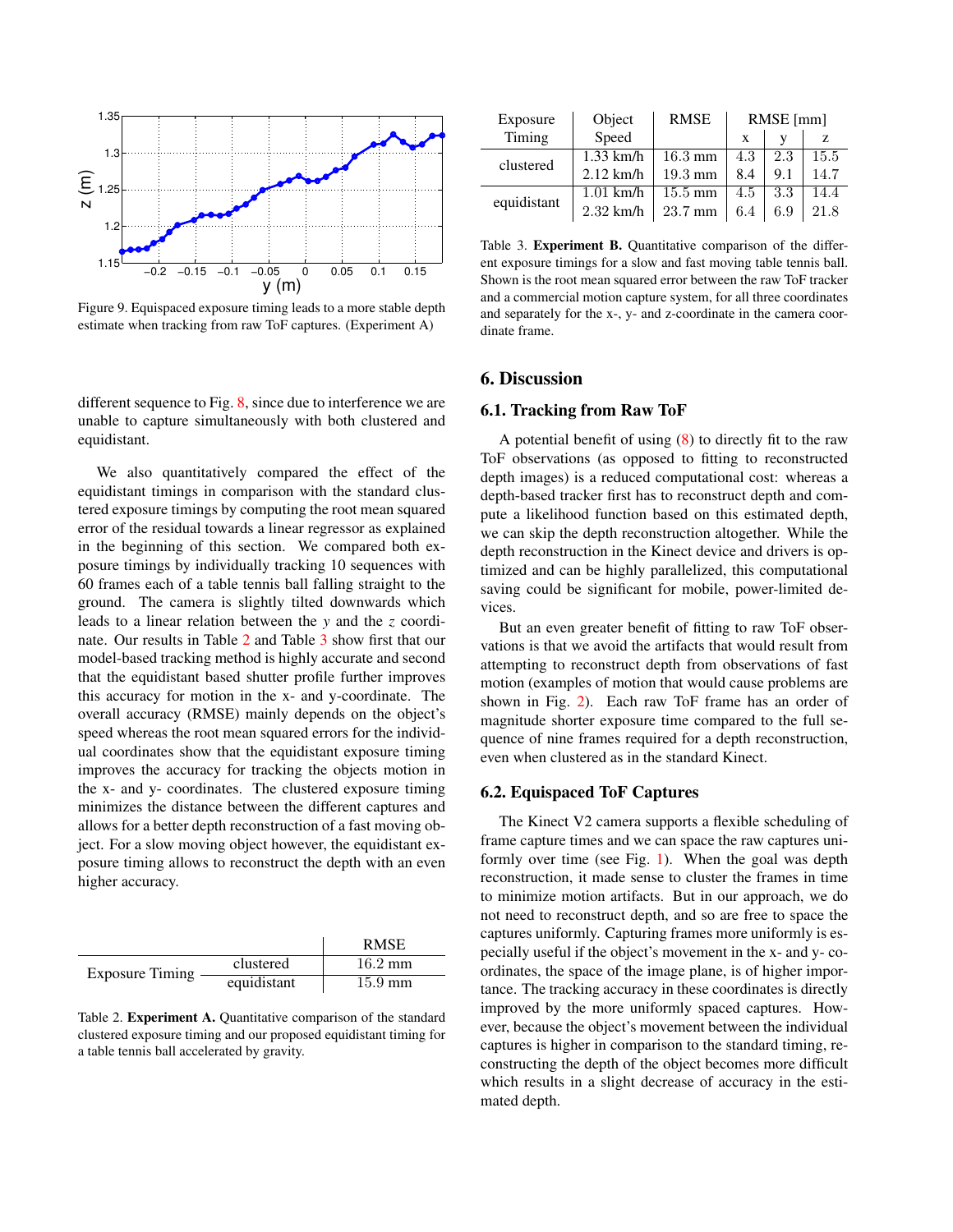We are still exposed to intra-frame motion artifacts, but these are negligible compared to the motion artifacts present in the original stack of frames because the exposure time of a single frame is an order of magnitude smaller than the exposure time across all ToF frames required for depth reconstruction.

### 6.3. Limitations and Future Work

As we have shown, the ToF tracking framework obtains several benefits, but there are also some limitations in practice. Tracking in ToF captures of a cluttered scene is much harder than tracking in the depth frame. As future work, we hope to explore other model-based tracking algorithms which allow for tracking more general objects including articulations, as well as arbitrary backgrounds. Also, especially for articulated objects, we believe that the benefits of both methods can be combined by using the more robust depth based tracking for slow moving object parts and utilizing the higher time resolution of the ToF tracking framework for the faster moving parts.

### 7. Conclusion

We proposed a novel mode of operation of a commonly available ToF sensor for the purpose of high-speed object tracking. Through experiments we demonstrated improved tracking accuracy due to two distinct contributions: modeling raw ToF frame observations, and spacing the capture uniformly over time.

Our approach is potentially useful for other fast moving objects, for example the human hand. The approach will likely struggle when tracking objects at large distances  $(10)$  because the active illumination does not extend to this range; however, one could envision an extended system which falls back to ambient light for large distances, only leveraging the ToF illumination information for accurate tracking at shorter distances.

We believe our work is just the first step in adapting ToF sensor operation to better fit computer vision tasks; we considered tracking, but other vision applications such as surface reconstruction and camera localization may benefit similarly. In addition, whereas we still operate the camera in an manner that is fixed apriori, it is conceivable to further adapt the camera operation online given observed data.

Acknowledgements The authors would like to thank the chair of Information-oriented Control (TUM) for their support with the motion capture system. This research was supported by the ERC Starting Grant "ConvexVision" and the Microsoft Research internship program.

### References

- <span id="page-7-1"></span>[1] A. Andriyenko and K. Schindler. Multi-target tracking by continuous energy minimization. In *Computer Vision and Pattern Recognition (CVPR), 2011 IEEE Conference on*. IEEE, 2011. [1](#page-0-1)
- <span id="page-7-3"></span>[2] C. S. Bamji, P. O'Connor, T. A. Elkhatib, S. Mehta, B. Thompson, L. A. Prather, D. Snow, O. C. Akkaya, A. Daniel, A. D. Payne, T. Perry, M. Fenton, and V.-H. Chan. A 0.13  $\mu$ m CMOS system-on-chip for a 512  $\times$ 424 time-of-flight image sensor with multi-frequency photodemodulation up to 130 MHz and 2 GS/s ADC. *J. Solid-State Circuits*, 50(1):303–319, 2015. [2,](#page-1-3) [4](#page-3-3)
- <span id="page-7-11"></span>[3] J. F. Blinn. Models of light reflection for computer synthesized pictures. *ACM SIGGRAPH Computer Graphics*, 11(2):192–198, 1977. [4](#page-3-3)
- <span id="page-7-0"></span>[4] D. Comaniciu, V. Ramesh, and P. Meer. Kernel-based object tracking. *IEEE Trans. Pattern Anal. Mach. Intell*, 25(5):564– 575, 2003. [1](#page-0-1)
- <span id="page-7-10"></span>[5] A. Doucet and A. M. Johansen. A tutorial on particle filtering and smoothing: Fifteen years later. *Handbook of Nonlinear Filtering*, 12:656–704, 2009. [3](#page-2-2)
- <span id="page-7-8"></span>[6] J. Durbin and S. Koopman. *Time Series Analysis by State Space Methods: Second Edition*. Oxford Statistical Science Series. OUP Oxford, 2012. [3](#page-2-2)
- <span id="page-7-12"></span>[7] N. Friedman and S. Russell. Image segmentation in video sequences: A probabilistic approach. In *Proceedings of the Thirteenth Conference on Uncertainty in Artificial Intelligence*, UAI'97, 1997. [4](#page-3-3)
- <span id="page-7-7"></span>[8] N. J. Gordon, D. J. Salmond, and A. F. Smith. Novel approach to nonlinear/non-Gaussian Bayesian state estimation. *IEE Proceedings F (Radar and Signal Processing)*, 140(2):107–113, 1993. [3](#page-2-2)
- <span id="page-7-5"></span>[9] M. Gupta, S. K. Nayar, M. B. Hullin, and J. Martin. Phasor imaging: A generalization of correlation-based time-offlight imaging. Technical report, Department of Computer Science, Columbia University, 2014. [2](#page-1-3)
- <span id="page-7-2"></span>[10] A. Handa, R. A. Newcombe, A. Angeli, and A. J. Davison. Real-time camera tracking: When is high frame-rate best? In *Computer Vision - ECCV 2012 - 12th European Conference on Computer Vision, Florence, Italy, October 7-13, 2012, Proceedings, Part VII*. Springer, 2012. [1](#page-0-1)
- <span id="page-7-4"></span>[11] M. E. Hansard, S. Lee, O. Choi, and R. Horaud. *Timeof-Flight Cameras - Principles, Methods and Applications*. Springer Briefs in Computer Science. Springer, 2013. [2](#page-1-3)
- <span id="page-7-6"></span>[12] M. Isard and A. Blake. CONDENSATION - conditional density propagation for visual tracking. *International Journal of Computer Vision*, 29(1):5–28, 1998. [3](#page-2-2)
- <span id="page-7-9"></span>[13] M. Isard and A. Blake. A smoothing filter for CONDEN-SATION. In H. Burkhardt and B. Neumann, editors, *Computer Vision - ECCV'98, 5th European Conference on Computer Vision, Freiburg, Germany, June 2-6, 1998, Proceedings, Volume I*, volume 1406 of *Lecture Notes in Computer Science*, pages 767–781. Springer, 1998. [3](#page-2-2)
- <span id="page-7-13"></span>[14] W. Kabsch. A solution for the best rotation to relate two sets of vectors. *Acta Crystallographica Section A*, 32(5):922– 923, 1976. [5](#page-4-2)